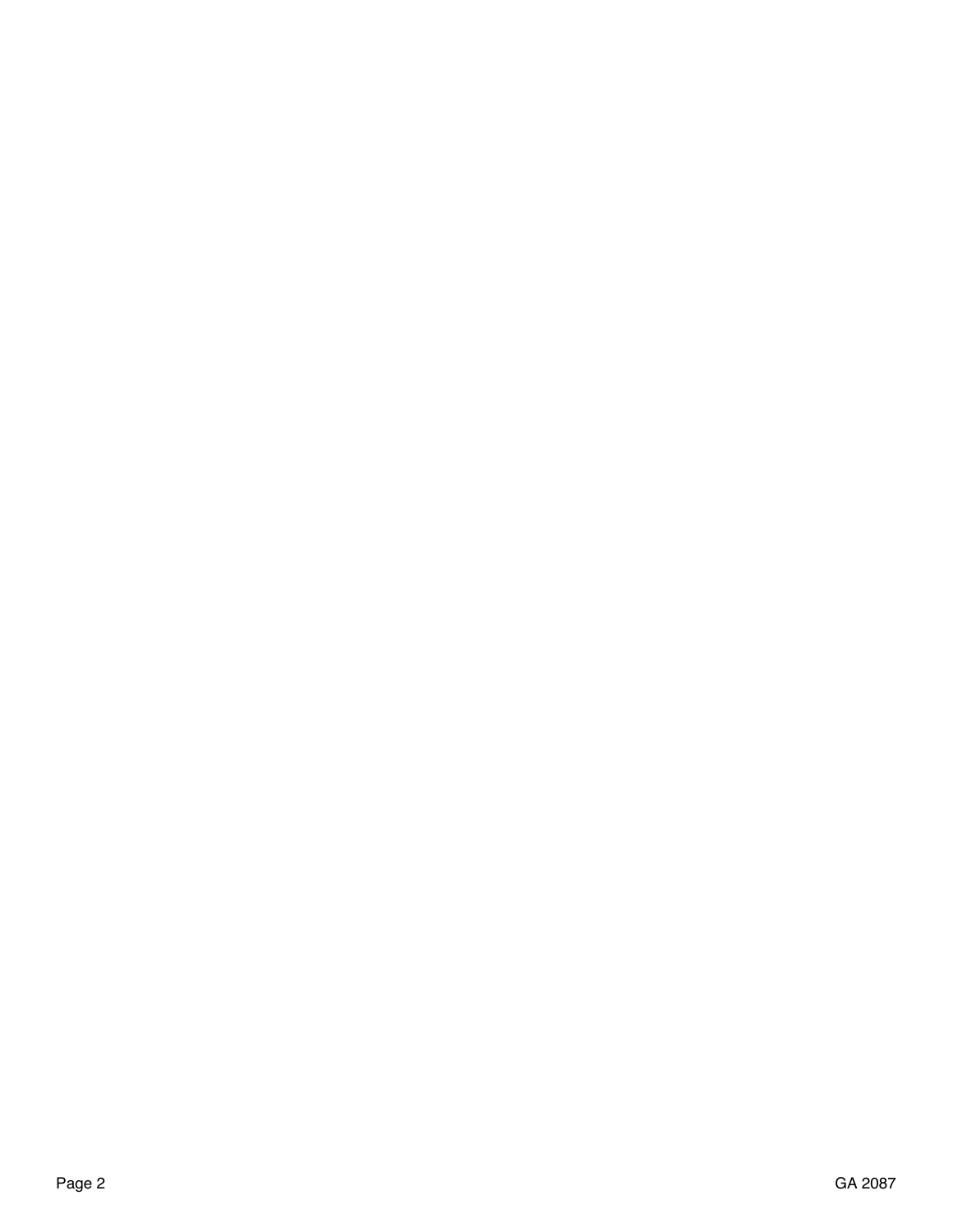

# **National TOOLING HELP INQUIRY**

|  | <b>REPORTEDBY:</b>                                                                                                                                                                                                                                                                                                                                                                          |                                                                                                                                                                                                                                                                                                                                                         | <b>DATE</b>                                       |                                                                                                                                                                                                                                                                | <b>PROBLEMCATEGORY</b>                                                                                                                                                                                                                                                                                                                                |                                           |                                                                                                                                                                                                                                                                                                             |  |
|--|---------------------------------------------------------------------------------------------------------------------------------------------------------------------------------------------------------------------------------------------------------------------------------------------------------------------------------------------------------------------------------------------|---------------------------------------------------------------------------------------------------------------------------------------------------------------------------------------------------------------------------------------------------------------------------------------------------------------------------------------------------------|---------------------------------------------------|----------------------------------------------------------------------------------------------------------------------------------------------------------------------------------------------------------------------------------------------------------------|-------------------------------------------------------------------------------------------------------------------------------------------------------------------------------------------------------------------------------------------------------------------------------------------------------------------------------------------------------|-------------------------------------------|-------------------------------------------------------------------------------------------------------------------------------------------------------------------------------------------------------------------------------------------------------------------------------------------------------------|--|
|  | <b>CUSTOMER:</b>                                                                                                                                                                                                                                                                                                                                                                            |                                                                                                                                                                                                                                                                                                                                                         |                                                   |                                                                                                                                                                                                                                                                |                                                                                                                                                                                                                                                                                                                                                       | <b>TOOLINGFAILURE</b><br><b>METALFLOW</b> |                                                                                                                                                                                                                                                                                                             |  |
|  | MACHINETYPE/NO:                                                                                                                                                                                                                                                                                                                                                                             |                                                                                                                                                                                                                                                                                                                                                         |                                                   | <b>SPEED</b>                                                                                                                                                                                                                                                   |                                                                                                                                                                                                                                                                                                                                                       | <b>TOLERANCE CONTROL</b>                  |                                                                                                                                                                                                                                                                                                             |  |
|  | PRODUCTNAME:                                                                                                                                                                                                                                                                                                                                                                                |                                                                                                                                                                                                                                                                                                                                                         |                                                   | <b>MATERIAL:</b>                                                                                                                                                                                                                                               |                                                                                                                                                                                                                                                                                                                                                       | <b>MACHINE PERFORMANCE</b>                |                                                                                                                                                                                                                                                                                                             |  |
|  | <b>DIELUBRICATION:</b>                                                                                                                                                                                                                                                                                                                                                                      |                                                                                                                                                                                                                                                                                                                                                         |                                                   | <b>WIREDIA:</b>                                                                                                                                                                                                                                                |                                                                                                                                                                                                                                                                                                                                                       | <b>TOOLINGPERFORMANCE</b>                 |                                                                                                                                                                                                                                                                                                             |  |
|  | <b>TOOLING</b>                                                                                                                                                                                                                                                                                                                                                                              | <b>METALFLOW</b><br><b>FAILURE</b><br><b>&amp;TOLERANCE</b>                                                                                                                                                                                                                                                                                             |                                                   | <b>TRIMMING</b><br><b>PIERCING</b>                                                                                                                                                                                                                             | <b>CUTOFF</b><br><b>&amp;FEED</b>                                                                                                                                                                                                                                                                                                                     |                                           | <b>TRANSFER</b><br><b>&amp;SETUP</b>                                                                                                                                                                                                                                                                        |  |
|  | <b>CHIPPING</b><br><b>CRACKING</b><br><b>SPLITTING</b><br><b>BREAKING</b><br><b>GALLING</b><br><b>WEARING</b><br><b>UPSETTING</b><br><b>BENDING</b><br><b>OTHER</b><br><b>TOOLNAME</b><br>MATERIAL/RC<br><b>DIESTATION</b><br><b>TOOLLIFE</b>                                                                                                                                               | <b>SHAPECONTROL</b><br><b>UNDERFILL</b><br>OVERFILL<br><b>UNEVENFILL</b><br><b>UNEVENEND</b><br><b>BENT</b><br><b>SURFACEFLAW</b><br><b>CRACKS</b><br><b>SPLITTING</b><br><b>COLDSHUTS</b><br><b>CHEVRONS</b><br><b>TOLERANCECONTROL</b><br><b>LENGTH</b><br><b>THICKNESS</b><br><b>DIAMETER</b><br><b>ACROSSFLATS</b><br><b>DEPTH</b><br><b>T.I.R.</b> | <b>TRIMMING</b><br><b>PIERCING</b><br><b>SLUG</b> | <b>PINCHTRIM</b><br><b>PUSHTHRUTRIM</b><br><b>BURRS</b><br><b>BENDING</b><br><b>OFF CENTER</b><br><b>CHIPREMOVAL</b><br><b>QUALITY</b><br><b>OTHER</b><br><b>BURRS</b><br><b>EJECTION</b><br><b>OFF CENTER</b><br><b>QUALITY</b><br><b>OTHER</b><br>THICKNESS_ | <b>CUTOFF</b><br><b>DISTORTION</b><br><b>VARIATION</b><br><b>BADSHEAR</b><br><b>SLIVERS</b><br><b>BURRS</b><br><b>SCRAPING</b><br><b>OTHER</b><br><b>FEED</b><br><b>WIRE SLIPPING</b><br><b>WIRE JAMMING</b><br><b>SHORTFEED</b><br><b>WIREDISTORTION</b><br><b>WIRE SCRATCHING</b><br><b>BENTWIRE</b><br><b>OTHER</b><br>WIRE STRA.<br><b>INUSE?</b> | YES NO                                    | <b>BLANKS</b><br><b>DROPPED</b><br><b>SCRATCHED</b><br><b>GOUGED</b><br><b>FINGERS</b><br><b>BENT</b><br><b>BROKEN</b><br><b>SMASHED</b><br><b>WORN</b><br><b>GOUGED</b><br><b>SETUP</b><br><b>PICK UP</b><br><b>DELIVERY</b><br><b>INTERFERENCE</b><br><b>TRANSFER</b><br><b>DIAMETER</b><br><b>FINGER</b> |  |
|  | C.D.E.F.H.                                                                                                                                                                                                                                                                                                                                                                                  | A.B.C.D.E.G.H.                                                                                                                                                                                                                                                                                                                                          |                                                   | C.D.E.F.H.                                                                                                                                                                                                                                                     | D.E.G.                                                                                                                                                                                                                                                                                                                                                |                                           | THICKNESS_<br>A.B.D.F.                                                                                                                                                                                                                                                                                      |  |
|  | HFORWARDTHEFOLLOWINGINFORMATIONTONATIONAL<br>MACHINERYTO AID THE 'HELP' INVESTIGATION:<br>A TOOLINGASSEMBLYLAYOUT<br>E. SETOFOPERATIONAL SAMPLES<br><b>SEQUENCE DRAWING</b><br>F. PROBLEMTOOLITEM<br>IB.<br>PRINT/SKETCHOFPROBLEMAREA<br>G. WIRE PROCESSING / WIRE LINE<br>D. PRINTS OF PROBLEM TOOL ITEMS<br>H. FITSTOMATINGTOOLING<br><b>PROBLEMDESCRIPTION</b><br>ADDITIONALINFORMATION. |                                                                                                                                                                                                                                                                                                                                                         |                                                   |                                                                                                                                                                                                                                                                | YES NO<br><b>HISTORICALINFORMATION:</b><br>PRODUCED BEFORE WITH PROBLEM?<br>HASPROCESSCHANGEDINANYWAY?<br>WHATTRIALSHAVEBEENTRIED?<br>ISANOTHERPLANINPROCESSNOW?<br>(EXPLAINBELOW)                                                                                                                                                                    |                                           |                                                                                                                                                                                                                                                                                                             |  |
|  |                                                                                                                                                                                                                                                                                                                                                                                             |                                                                                                                                                                                                                                                                                                                                                         |                                                   |                                                                                                                                                                                                                                                                |                                                                                                                                                                                                                                                                                                                                                       |                                           |                                                                                                                                                                                                                                                                                                             |  |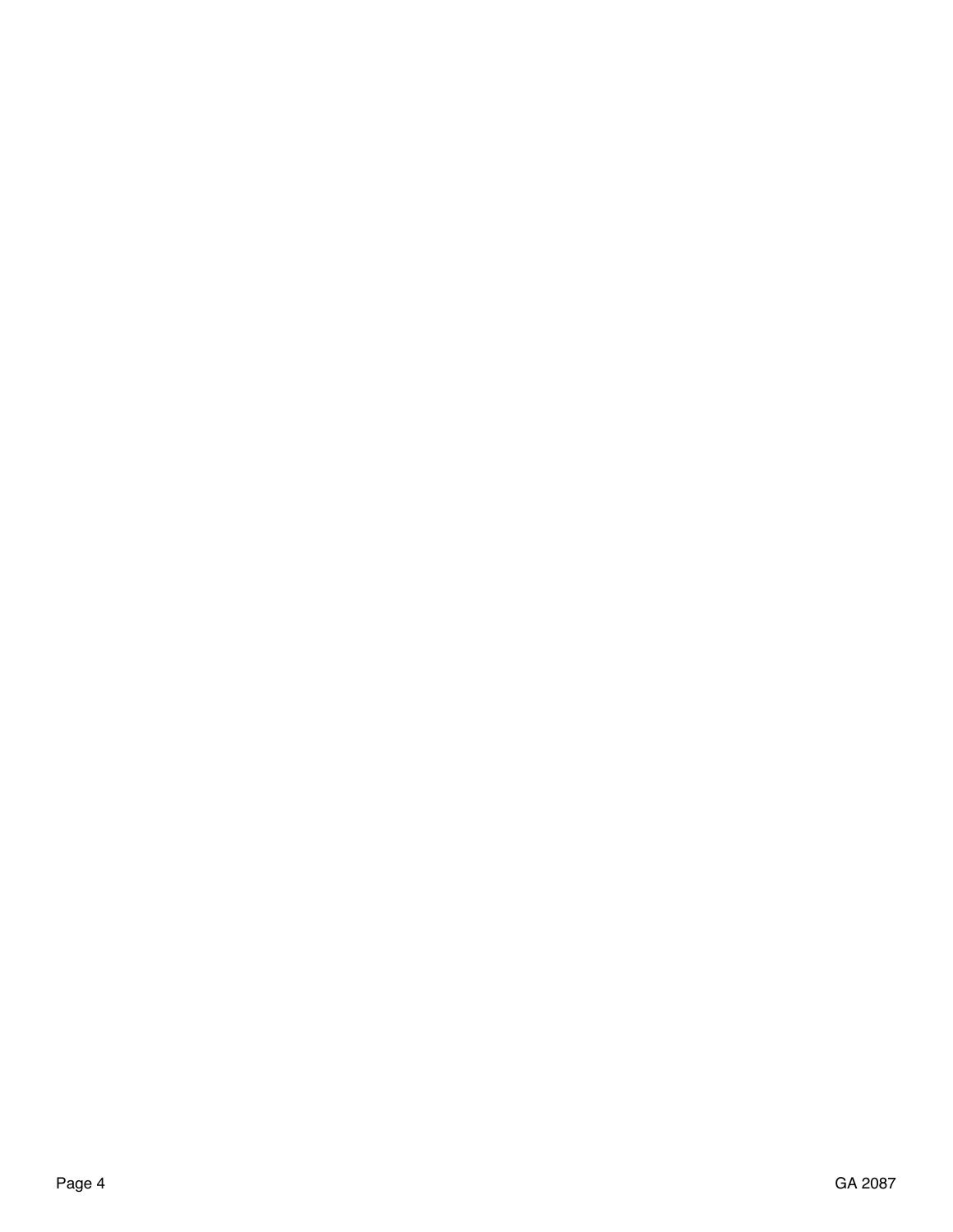# Glossary of Cold Forming Terms

AB MODE – An abbreviation for "Alternate Blow Mode". A machine feature that allows for the feeding of the wire on every other machine stroke. This allows for the forming of some higher load parts on a given machine size.

ADVANCING KICKOUT – A machine mechanism (normally found on Single Die Double Stroke Rivet Headers) where the die kickout pin moves forward between the cone and finish blows to expose material to be upset into the head.

ALIGNMENT PLUG - A tooling component used to represent a formed part during the setup of the transfer fingers in the external setup fixture. These plugs change to suit the part diameter being gripped.

ALLOY STEEL – Steel which contains in addition to the normal elements of iron, carbon, and manganese, one or more elements in sufficient quantity to impart improved mechanical properties. The small amounts of elements and impurities such as sulfur, silicon, phosphorus, and aluminum which are usually present in any steel are not considered alloys. If manganese is added to steel in sufficient quantity, it may be considered as an alloy in alloy steel.

ANNEAL – Subjecting to high heat, with subsequent slow cooling to remove effects of cold working, to soften material hardened in heat treatment, to increase ductility and relieve stress; heating metal to a temperature above the critical range, holding it at that temperature a sufficient length of time for it to be heated through its full volume, and slowly cooling it through the critical range: cooling may be performed by cooling the metal slowly in the furnace, or by allowing it to cool to room temperature in still air.

**BACKWARD EXTRUSION – When metal is** contained in a die or punch insert and forced to flow around a penetrating punch or pin. Typically applies to the forming of a hole in a workpiece.

**BDC** or **B.D.C.** – An abbreviation for "Back Dead Center". This is when the heading slide is at the opposite end of the forming stroke, furthest from the face of the dies.

BELL MOUTH – A slightly conical shape at the front of a tooling impression.

**BLANK** – 1). A specific length of stock after being sheared from the coil of wire.

2). A part while in the process of being formed.

3). A formed but not yet completed part. (Example "Screw Blank")

# BLANK SUPPORT – See TRANSFER ASSIST.

BLIND INSERT - A straight, cylindrical insert pressed into a case with a mating counterbore. The insert does not go all the way through the case.

BLOW – A particular forming operation or a given die or tool station.

# BOLSTER PLATE – See TOOL HOLDER.

BOLT STOP – A spring loaded stop used in the trim station of Boltmakers that discharge trimmed bolts up through the heading slide to the pointer. The stop keeps the trimmed bolts from falling back through the trim discharge tube and trim die.

#### BOLTMAKER TRANSFER-See STRAIGHT ACROSS TRANSFER.

**BOSS** – A raised portion of material.

BOTTLING - The forward extrusion of a hollow part without a mandrel supporting the inside of the hole during extrusion.

BOTTOM DISCHARGE TRIM-A term used to describe the trim in the last station of a FORMAX, FORMAX PLUS, or Large FORMAX PLUS machine. See TRIM.

BOW – The longitudinal curvature of the part or cutoff.

**BROACH** – Similar to trimming but removes a very small amount of metal for a more accurately finished part.

**BUCKLING** – Uncontrolled bending of stock during upsetting. Also encountered on tooling components without proper guide or exceeding the unsupported length.

**BULLNOSE** – To make a portion of a tool or die case that is not contained by the tool holder or die block larger in diameter. This gives improved support to the inserted assembly.

**BURNISH** – A forming operation that produces a smooth, polished surface by rubbing. Usually forcing a slightly larger diameter punch or pin through a hole in the part or forcing a part through a slightly smaller die orifice. The punch or die has a smooth surface to produce a polished finish.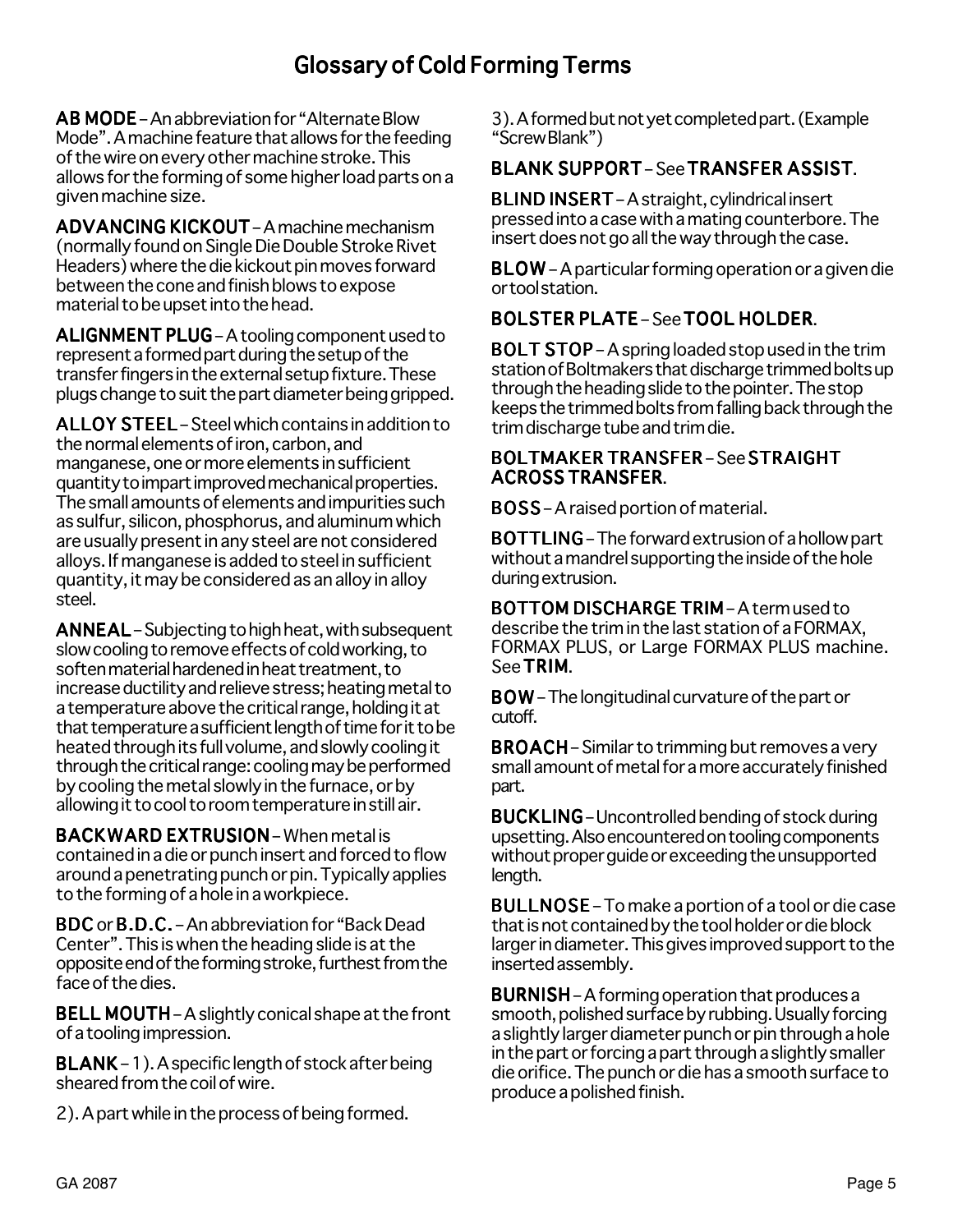**BUTTON UPSET** – Typically refers to the head preform of a bolt blank prior to the trimming operation.

**CARBON STEEL** – Steel which owes its properties chiefly to various percentages of carbon and is without substantial amounts of other alloying elements.

 $CASE-1$ ). The surface layer of an iron based alloy which as been made substantially harder than the interior by some form of hardening.

2). The container or holder of the inserts on either the punch or die side of the tooling.

**CASSETTE** – The individual punch holder or die holder on the large FORMAX Plus machines. A part of the tool changing system.

CENTERING DISC – Used behind the punch holders on machines with punch rockers. It acts as a hardplate for the tooling and the centering block for the punch holders. Allows the punch holder to be removed from the punch rocker and re-installed back on center.

 $CHAMFER$  – The bevel on a corner that is at an angle to either side.

CHEVRON – An internal burst defect on a forward extruded part. Usually occurs in multiples along the length of the forward extrusion, and is caused by multiple extrusion passes over the same section of the part.

**CHISEL POINT** – Typically a horizontal knife edge added to the end of a kickout pin. The purpose is to keep the part from rotating during the kickout or insertion of a part into or from a die. Required when the formed part must be oriented between forming operations. The kickout pin is also keyed to the tooling to keep it from rotating.

**CHOKE SLEEVE** – A special kickout sleeve or punch sleeve with a restricted orifice to contain the slug after piercing.

CENTRAL BURSTING - See CHEVRON. Also refers to the single internal burst that can occur at the junction of a head upset and the start of the shank.

**CNF TRANSFER – An abbreviation for "Cold Nut"** Former" transfer. The transfer allows for the 180 degree rotation of parts between forming stations. With the addition of special units, the parts can be transferred straight across between stations as well. The fingers do not have cam controlled opening and closing so blanks are typically gripped on the maximum outside dimension and the forming punches passed through the fingers. Typically used for short nut type products.

**COAP** – An abbreviation for "Change Over Assistance Package". This is a special die block and tool package for quick changeover. Removal of mechanical fasteners allow removal of the entire die block as a unit and the entire tool package as a unit.

COIN – To form to more exacting dimensions and shape by re-striking. The amount of forming is usually relatively small.

COLD SHUT – A fissure or lap on a formed surface which has been closed without fusion during the forming process; the surface folds over on itself.

# COLD WORKING – See WORK HARDENING.

COMBINATION PUNCH HOLDER - A special tool holder on a machine with a punch rocker. It allows for either a stationary or sliding tool. Can be used in either the cone or finish blow.

CONE –1). Typically the first preform upsetting operation with the top remaining the wire diameter but the base increasing in diameter creating a conical shaped section. 2). The term used to indicate the gathering of metal before forming.

**CONE PUNCH HOLDER** – The tool holder for the first blow on a machine with a punch rocker.

**CONTROLLED CLOSING FINGERS - Special** transfer fingers with a stop to limit how far closed the fingers can go without a blank in the fingers. Used when there are short cutoff blanks, short stepped parts, or where the fingers could be hit by the punch when the machine is cycled empty.

**CONTROL LENGTH** – The linear amount of quide of a part in either a die or punch. It is used during the transfer finger analysis.

**CROSS SLOT** – General term used to describe the head impression for driving a screw. Varieties include flat blade, Phillips, etc.

# CUTOFF-See BLANK.

CUTTER – The moving tooling component of the cutoff mechanism. It most often contains a hardened insert to extend the life of the cutting edge.

CVD – An abbreviation for "Chemical Vapor CVD Deposition". This process is used to add a wear resistant coating to some tooling components. Commonly referred to as the "Hot" process.

DEFORMä – A finite element analysis program for the cold forming process. This is the registered trademark of Scientific Forming Technologies Corporation.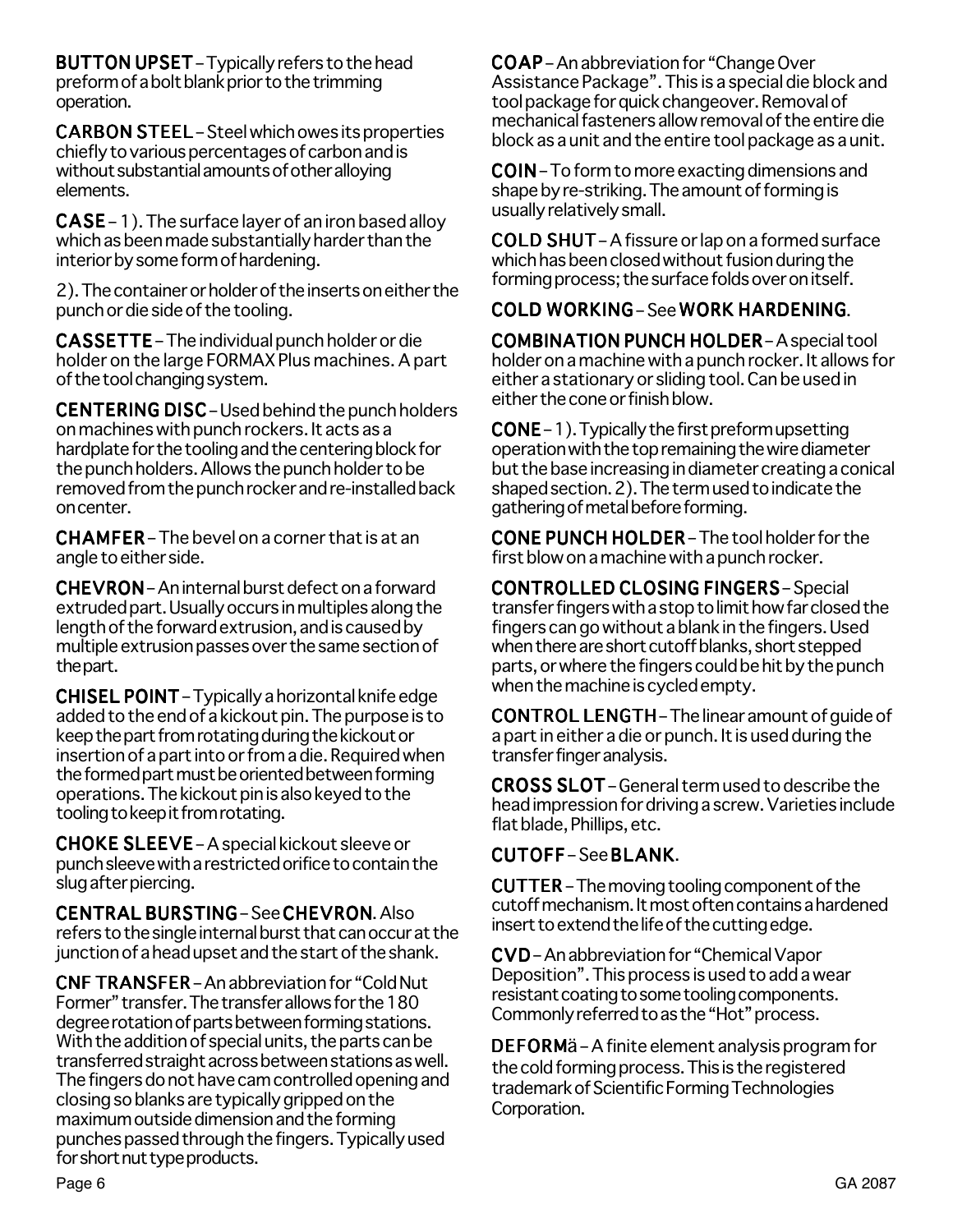# DELAYED TKO-See MODIFIED TKO.

 $DIE$  – An individual tooling component with a forging cavity or the assembly of a case, inserts, fillers, etc. on the stationary side of the tooling.

DIE BLOCK - The holder for the stationary side tooling. Can hold from one to six dies depending on the machine type.

**DIE LUBRICATION – The recirculating liquid** lubrication applied to the tooling or workpiece during the forming operations. It reduces friction, minimizes tooling wear, lubricates the tooling, and helps to carry away the heat generated by the cold forming process.

**DIEPAK** - The die side assembly of the Formapak on FORMAX & FORMAX Plus machines. It includes the die block and faceplate.

DIE POINT – A forward extrusion that is stopped on the end of a shank forming a chamfer. See POINTING.

DIE RATIO – The ratio between the outside diameter of the case and the inside diameter of the insert.

**DIE RETAINER** – This device is used to hold the die case assembly in the die block on FORMAX or FORMAX PLUS machines.

DIE SLIDE – The linear distance a sliding die must move to allow for the backward extrusion of a hole, piercing, or the upsetting of a preform.

DIE SPACE – A drawing or series of drawings showing the dimensions in the tooling area that must be used during the tooling design.

 $DIMPLE - A conical or domed impression on the end$ of a formed part often used as a preform for a subsequent forming or extruding operation.

**DISPLACE** – The movement of metal from one place to another, a combination of extruding and upsetting.

**DOUBLE HEADER** – A situation where two parts have been accidentally formed in a die.

DOUBLE PUNCH OUT - Refers to a hollow part that has been pierced, then upset forming a second slug, and pierced a second time.

**DOUBLE TRIM** – 1). A forming sequence where the formed part is trimmed twice. Such as in the forming of a hex flange bolt. The hex is sheared out of a preform shape and the flange is formed in one operation and then the flange diameter is sheared to size in the next forming operation.

 2). A trimming technique using two opposing trim dies to reduce the amount of burr below a trimmed surface.

**DOUBLE UPSET** – The forming of a second upset on a part on the opposite end from the first upset. Requires the use of special opening segment tooling.

**DRAWING** – 1). A metal forming operation done on a cup type part. The part is pushed through series of progressively smaller diameter dies with an mandrel. The thickness of the wall is reduced resulting in a longer part. 2). The process used to reduce the diameter of the incoming wire by passing it through an insert before entering the machine. Also see DRAWDIE.

DRAW BOLT – A special contoured bolt and sleeve combination used to clamp a punch in a tool holder. Also used to hold in either the cutter or quill on FORMAX, FORMAX Plus, and Large FORMAX Plus machines.

**DRAW DIE** – A tooling component located in a wire drawer. It slightly reduces the diameter of the incoming wire and helps to press lubricant onto the surface of the wire. Also see DRAWING & WIRE DRAWER.

**DROP OUT / REFEED** – A cold forming technique used with difficult to form materials. The part is formed in several stations and then dropped from the machine. The partially formed part can then be annealed and coated or heated and then re-fed into the machine for finish forming operations. Requires many machine specials and secondary equipment.

DUAL TRANSFER - A special design transfer for large Cold Formers. With one transfer slide installed, it moves like a normal straight across transfer. With the combination slide installed, it moves similar to a FORMAX PLUS PMP transfer. The fingers lift from the face of the dies, the slide moves to the delivery station, and the transfer delivers the part into the next die. This combination transfer slide also has the ability to rotate parts 180 degrees between forming stations, but with very limited finger opening.

**EFFECTIVE TRANSFER LENGTH-This is the** length of the part being transferred combined with the location of the punch at front dead center at the delivery station. This length is used as a check to make sure a part may be transferred from one station to another without interference by the tooling.

**EMBOSS** – To raise the metal (as to emboss a trade mark or code on screw heads).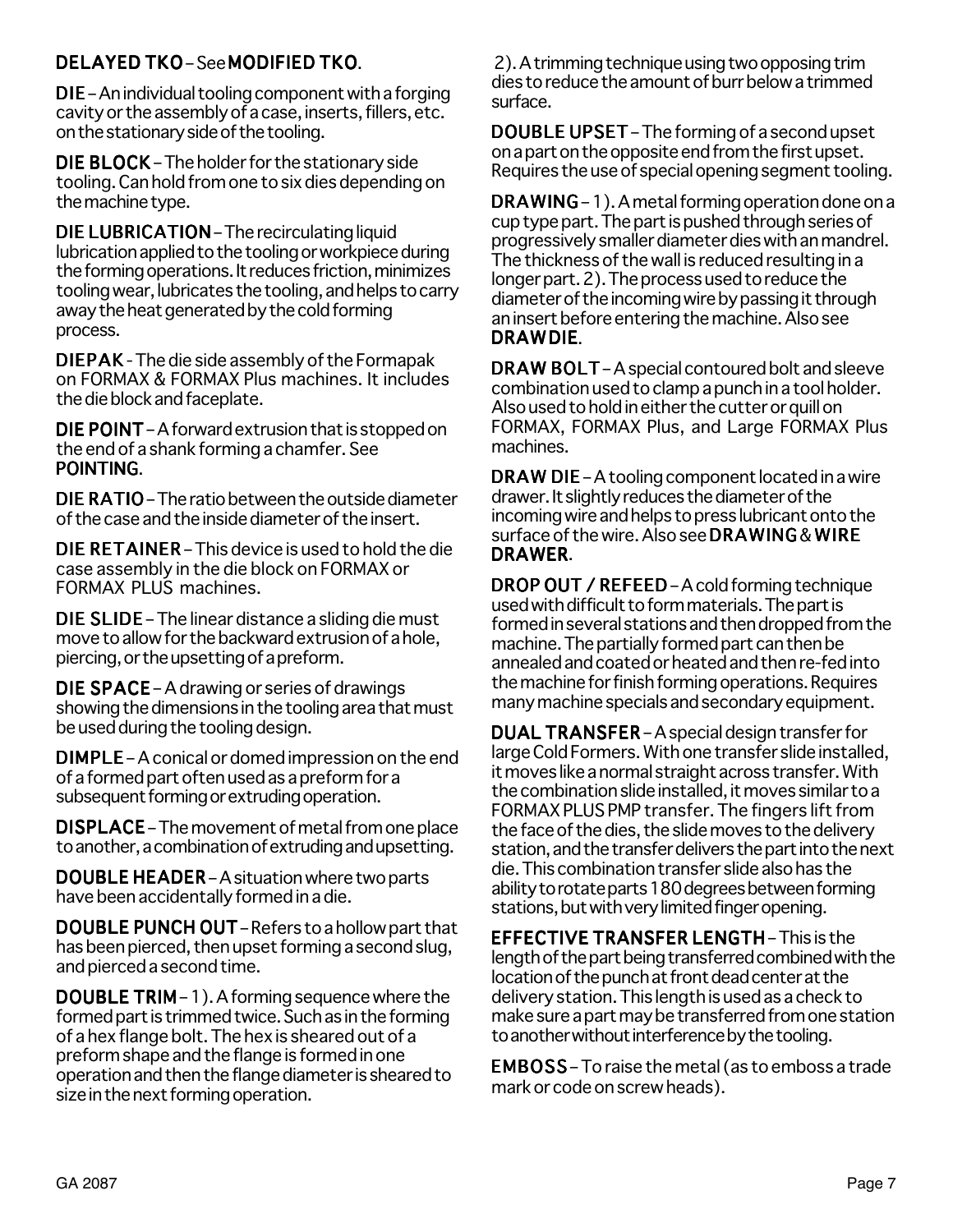**ENCLOSED UPSET** – The upset material is totally contained within the tooling cavity at the end of the forming stroke. Also see UPSET.

**ENERGY** – Work as a function of the forming load throughout the forming stroke. This is supplied by the motor and is used to form the parts in each station. If more energy is consumed by all forming operations than the motor can re-supply for the next forming stroke, then the machine will slow down and possibly stop. It is expressed in either Foot-Pounds or Joules.

EP ADDITIVE - An "Extreme Pressure" additive for the liquid die lubricant. Helps to perform the various forming operations and prevents galling of the part or tooling.

**EXTRUSION LAND** – The smallest diameter of a forward extrusion die that forms an orifice for the metal to flow through or the diameter on a backward extrusion punch or pin that determines the diameter of the formed hole.

EXTRUSION PIN / PUNCH - A tooling component that forms the hole in a backward extruded part.

**EXTRUSION PUNCH HOLDER – This is a special** first station punch holder used on Three Blow-Two Die Headers. It carries the punch used for the trapped extrusion in the first die on those machines.

FACE ANGLE – This is the angle on the nose of a punch or pin measured from a line perpendicular to the axis of the punch or pin.

FDC or F.D.C. – An abbreviation for "Front Dead Center". This is when the heading slide is at the end of the forming stroke and the forming operations are complete.

FEED –The movement of a controlled length of wire into the machine for cutoff.

FEED GRIP – A tooling component in the wire line of a machine equipped with a linear feed mechanism. They are typically adjustable to cover a range of wire diameters.

FEED ROLLS - A tooling component in the wire line of a machine equipped with a rotating wheel feed mechanism. They are grooved for a specific wire diameter and must be changed when the incoming wire diameter changes.

FEED TUBE - A tooling component in the wire line of a machine between the feed rolls or grips and the quill. It guides the wire through the machine and into the quill.

 $FILL - A$  term used to indicate the extent that the metal fills the die impression or to express the success in accomplishing a desired shape by under or over filling an impression. (Example, "pressures required to fill the head are …")

 $FILLER - A$  tooling component that fills up the space behind pins and inserts.

FILLET - A radius between two meeting surfaces.

# FIN-See FLASH

FINGER – A replaceable tooling component usually attached to the transfer arms and used to grip the formed part. Typically made from low carbon steel with a wear resistant layer on the gripping surfaces.

FINGER PATH – The graphical representation of the opening movement of the transfer fingers in relationship to the heading slide motion or the closing movement of the transfer fingers in relationship to the die kickout motion.

FINGER SPREADING UNIT - A special transfer unit for the CNF transfer with limited finger opening capability. Fingers were opened with a probe mounted on the tool holder.

**FINISH PUNCH HOLDER** - The tool holder for the second blow on a machine with a punch rocker.

FLANGE – Projecting rim.

FLASH – The excess metal forced out between the edges of the forming dies.

FLOATING PUNCH – A tooling design where the punch is supported in the case by "O"-rings. This design allows the punch to move slightly to accommodate any mis-alignment between the punch and die.

 $FLOW STRESS - A fundamental property that$ describes a material's resistance to being deformed or having its shape changed. A material with a higher flow stress will be more difficult to form and require more load to deform it.

FLOWER POT - A slightly tapered condition formed at the intersection of two outside diameters on a hollow part. It is caused by the metal flow as the backward extrusion punch or pin passes the intersection of the outside diameters.

# **FLUTES - See SERRATIONS**

 $FOD$  or  $F.O.D.$  – An abbreviation for "Face of Dies". This is the front face of the dies.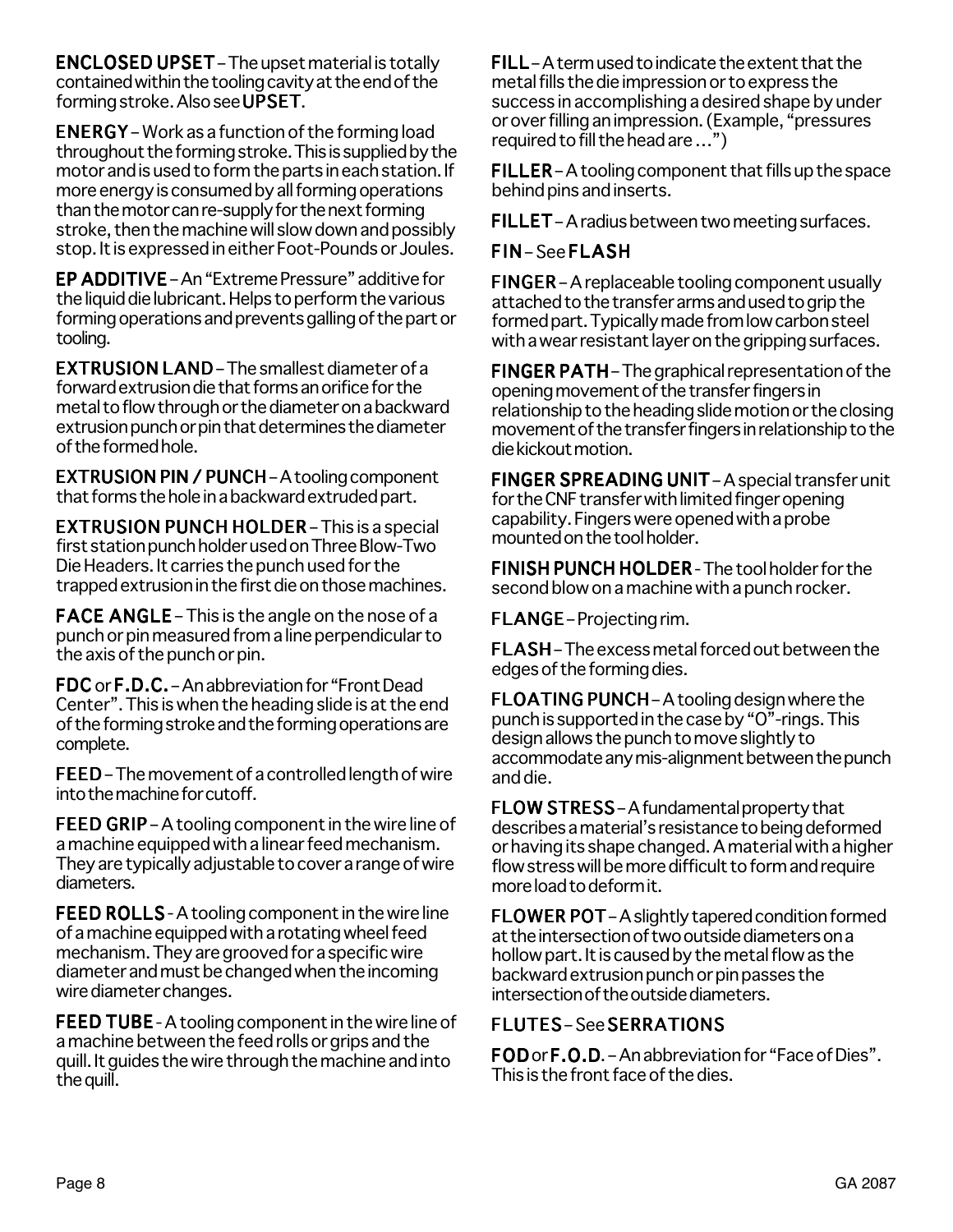FOLD – A flaw on a part where a gap has been closed without fusion.

FORMAPAK – The quick change die set assembly for FORMAX & FORMAX Plus machines allowing for rapid changeover from one job to the next.

FORWARD EXTRUSION – When metal is forced through a smaller diameter orifice thereby reducing its diameter and increasing its length. The starting material may be partially or totally contained in the tooling before the start of extrusion.

FRICTION DRAG – A device built into the tooling to apply resistance to the kickout pins within the tool set. The resistance applied holds the kickout pins at their end of kick positions and aids in the transferring of the part into the tooling.

FULL TUBULAR RIVET - A rivet with a cavity extending more than half of the length of the shank.

GALLING – Welding that occurs between the workpiece and tooling surface due to inadequate coating or lubrication.

**GATHERING STOCK** – An operation by which a portion of the forming stock is increased above its original diameter.

**GRIND RELIEF** – A small undercut added to the inside or outside diameters of tooling components to make the finish grinding of the component easier.

# $GRIP - See FINGER & FEED GRIP.$

**GUIDE TUBE - A tooling component in the wire line** of a machine between the wire payoff reel and the feed rolls or grips. It controls the wire as it moves through the sound enclosure and/or between the straightener rolls and the feed rolls or grips.

HANDLING HOLE – A tapped hole added to tooling components such as cases, hardplates, and fillers to make them easier to lift or insert/remove from the machine or die set.

**HARD WELD** – A special weldable material that leaves a very hard wear surface. Typically added to transfer fingers.

HARDPLATE – A tooling component located behind a punch or die assembly. It helps to distribute the forming load into the wedge on the heading slide or the faceplate behind the die block.

HEAD –1). A general term derived from forming heads on bolt blanks. The common usage applies to that portion of a part that has been upset and made larger than the starting stock.

2). A tooling component/feature that is put on a punch or pin in the tooling assembly.

HEADING SLIDE – This is the moving part of the machine that the tooling is mounted on.

HEADING PUNCH HOLDER - A special 1<sup>st</sup> station tool holder on a Three Blow-Two Die Header that allowed the use of upset tooling at the  $1<sup>st</sup>$  die.

HOOKER EXTRUSION – The forward extrusion of a hollow part with a mandrel used to maintain the inside diameter of the extruded part.

HOLLOW RIVET - A rivet with a cavity completely through the shank and the head. Sometimes called "Thru" hole rivet.

HONE –See LAP.

HOOP STRESS - The tangential stress at each radial element of an insert, case, or sleeve created by the assembly of the insert or sleeve in the case and the radial load applied to the inside of the insert during the forming process.

 $IFO - An abbreviation for "Individual Finger"$ Opening". These are the adjustable cams used to open and close the transfer fingers at each transfer station.

**IMPRESSION** – To make a mark into the metal.

INDENT – To form a slight recess. Usually an operation in preparation for further forming or to assist in transferring the part.

**INTERFERENCE FIT** – The difference in diameters between a case and an insert that is assembled into the case. The outside diameter of the insert is larger than the inside diameter of the case. This gives support to the inside diameter of the insert during the forming process.

INTERNAL AIR / OIL – Special machining to allow for the introduction of either compressed air or liquid die lubricant directly into the tool or die.

INSERT – A tooling component made from a hard, wear resistant material and pressed into a case for support. This component is in direct contact with the formed piece.

# IRONING – See DRAWING.

KICKOUT – The ejection of the formed part from either the tool or the die. This is done using either pins or sleeves inside of the tooling.

KNURL – Checkered or straight notches on the outside diameter of a part.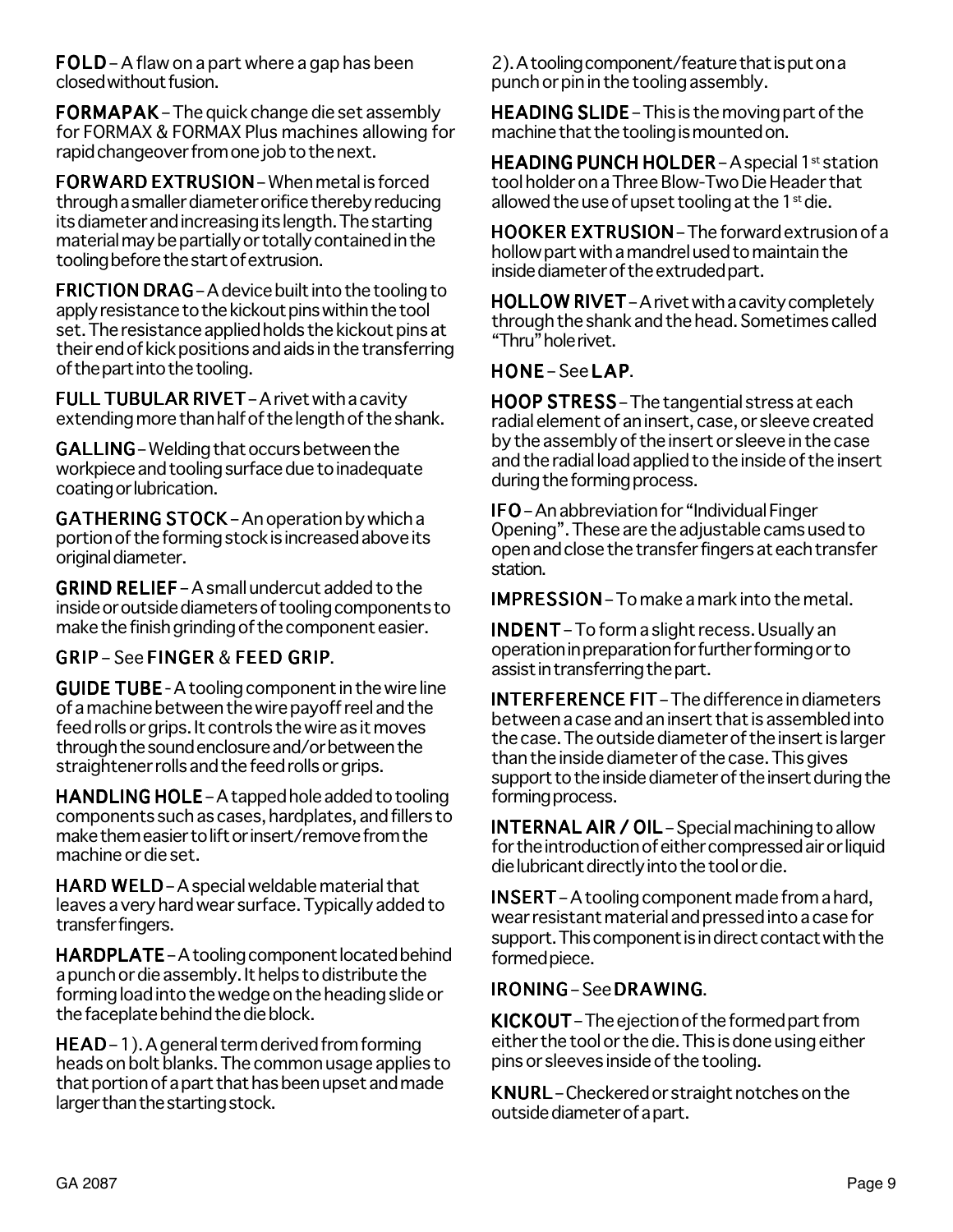$LAND - 1)$  The short straight section of a forward extrusion die that forms the extruded diameter. 2) The short straight section of a backward extrusion punch that forms the extruded hole diameter. 3) The short straight section of a piercing punch that forms the pierced hole diameter.

LAP – 1). A fold of material on the outside surface of a part that has been closed without fusion.

2). A process used during the tooling manufacture to polish the inside surfaces of the inserts and to refine the internal dimension of the assembled insert.

LIFT - The distance away from the face of the dies that the transfer fingers move on a PMP transfer.

LOAD –1). The force required to do the forming operations. It is typically measured at its maximum point which is at front dead center. It is expressed in either Tons, Metric Tons, or kN. 2). A term used to describe the procedure for the assembly of inserts into a case

LOAD VECTOR ANGLE - An analysis tool used during the tooling design process to check for the proper thickness of supporting fillers and hardplates.

MANDREL – A tooling component that is used to maintain the inside diameter of an extruded hole in subsequent forming operations.

MARK FOR PIERCING – A forming operation that forms a sharp corner by shearing to establish satisfactory conditions for the piercing of a slug from a formed part.

MODIFIED TKO – A special TKO stroke where the tool side kickout stroke starts some distance after front dead center.

**MPM** – An abbreviation for "Micro Position Monitor". This a non-contact gross load monitor.

 $NIB - A$  small perishable punch or die.

NONFERROUS – Metals or alloys that contain no appreciable quantity of iron. Applied to such metals as copper, aluminum, and brass.

OFFSET FINGERS - A special design of transfer finger where the gripping portion of the finger has been moved away from or closer to the face of the dies. This is done to aid in the transferring of the part between forming stations.

OPEN EXTRUSION - This refers to a forward extrusion where a portion of the incoming blank is not contained within the tooling before the extrusion takes place.

OPEN UPSET - The outside surface of the upset material is not contained by any tooling cavities at the end of the forming stroke. Also see UPSET.

OVERFILL - A portion of the formed part which has too much metal to give it the full shape of the tooling impression or cavity. Usually creates a fin or burr.

 $PANCAKE - A term used to describe an enclosed$ upset operation where the incoming blank diameter is increased as a preform for a subsequent forming operation.

PHILLIPS PUNCH HOLDER - The special sliding tool holder for the first blow on a machine with a punch rocker.

**PIERCE** – An operation to remove a slug from a formed part to create a thru hole in the part.

# PICK-UP-See GALLING.

PIN – A tooling component used to form and/or eject a part from a cavity.

**PMP TRANSFER** – An abbreviation for the FORMAX PLUS "Pick Move Place Transfer". This transfer moves the blank straight across between forming stations with a movement away from the face of the dies before the transfer leaves the pickup station. The transfer moves back to the face of the dies after arrival at the delivery station. It returns to the pickup station without lifting.

POINTER – A mechanism typically mounted on either Boltmakers or Threaders that is used to cut a point on the end of a cold formed bolt blank before thread rolling.

POINTING – Chamfering the end of a blank before thread rolling. The point may be formed in the die or cut in the external pointer.

**PREFORM** – To establish a preliminary shape suitable for forming into the final part dimensions.

# PRESS-FIT-See INTERFERENCE FIT

PULLOUT – 1). The distance the TKO lever moves away form the face of the dies during the untimed portion of the TKO stroke. 2). The distance the part is permitted to pull out of the die during the first portion of the T.K.O. stroke.

**PUMPING OUT** – A condition where blanks or die inserts are forced out of place prematurely due to hydraulic action.

PUNCH – A tooling component typically mounted on the moving side of the tooling.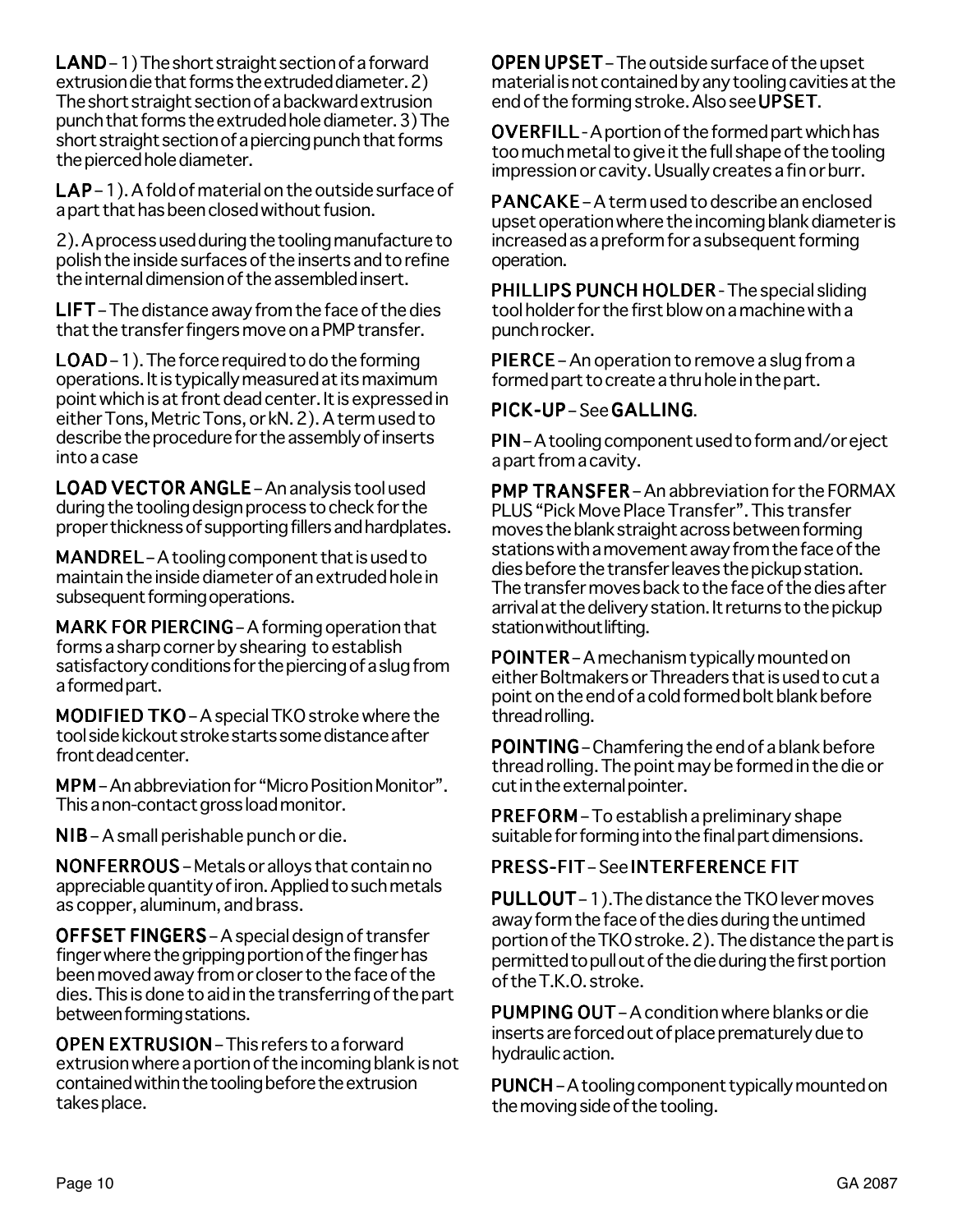# PUNCH HOLDER-See TOOL HOLDER.

# PUNCH-OUT-See PIERCE

**PUNCH ROCKER** – An oscillating mechanism mounted on the front of the heading slide of single die-two blow or two die-three blow forming machines. The tooling is mounted onto the punch rocker. Between forming blows, the mechanism moves the next forming punch on center with the die.

# PUSH THRU TRIM – See TRIM.

PUSHER – A pin or rod that pushes the cutoff blank out of the cutter insert and into the transfer fingers.

PVD – An abbreviation for "Physical Vapor Deposition". This process is used to add a wear resistant coating to some tooling components. Commonly referred to as the "Cold" process.

# **OUIKCALC / OUIKCALC PLUS-A software**

package developed by National Machinery to aid with die design calculations.

QUILL – The stationary tooling component of the cutoff mechanism. It can be a one piece or inserted assembly.

# RADIUS-Round off.

RAM-See HEADING SLIDE.

READINESS – Having all of the tooling required to form a part complete, checked, and assembled ready to put into the machine.

RECESS – Indent or form an impression in the end of a part.

**REDUCTION IN AREA** – Usually expressed as a percentage for forward and backward extrusions. It is the percentage difference between the starting area and the extruded area.

RELIEF ANGLE – The transition angle between the extrusion land and the relief diameter.

RELIEF DIAMETER - A slightly larger diameter after the extrusion land in a forward extrusion insert. A slightly smaller diameter after the extrusion land on a backward extrusion punch or pin. The purpose is to minimize the friction between the formed part and the tooling.

RELIEVING KICKOUT – A machine mechanism normally found on Single Die Double Stroke Headers and Three Blow Two Die Headers where the die kickout pin retracts slightly between the cone and finish blows to allow for better fill on the finished part or to help get a better trim.

**RETAINER** – A part of the die block or tool holder used to keep the die or tool assembly in place.

REVERSE FORMING - A technique used when the formed part is inverted by exchanging the normal punch and die tooling so as to improve the blank control during the transfer motion or converting a rotating transfer process into a straight across transfer process.

SCRAP-1). Rejected parts.

2). Pierced out slug or trim ring.

SEAM – A linear flaw on the outside surface of wire. It can lead to cracking of the material when upset.

SEGMENTED INSERTS - 1). An insert made from more than one piece. An example would be a hex insert made from six pieces and assembled into a sleeve. This is done to improve the life of the insert.

2). A special insert design used for double upsetting. The insert is split into three or four pieces so that it can open and close to allow for the kickout of the finished part.

SEMI-TUBULAR RIVET-A rivet with a cavity extending less than half the length of the shank.

SEMI-UNIVERSAL UNIT - A transfer unit for the Universal Transfer or UT II transfer that allowed the use of CNF spring style, non-opening transfer fingers.

SERRATIONS – Notches or grooves in the metal. Can be straight or spiral.

SETDOWN – A dimension used to check for the proper amount of interference fit on a tapered insert assembly. Also the distance that a tapered insert is pressed into a case for assembly.

 $SHANK - 1$ . Bolt or screw – the section under the head.

2). Other parts – usually a long cylindrical portion of the part.

 $SHAVE - A metal$  removal process by cutting, usually small amounts.

**SHEAR DOWN** – A small area usually under a head or shoulder where some material has been displaced into the tail or shank.

SHOULDER - The portion of a part or tooling component between two different diameters.

SHRINK-FIT – A method of assembling an insert into a case with an interference fit. The case is heated to expand the inside diameter for assembly. Upon cooling the case will support the insert.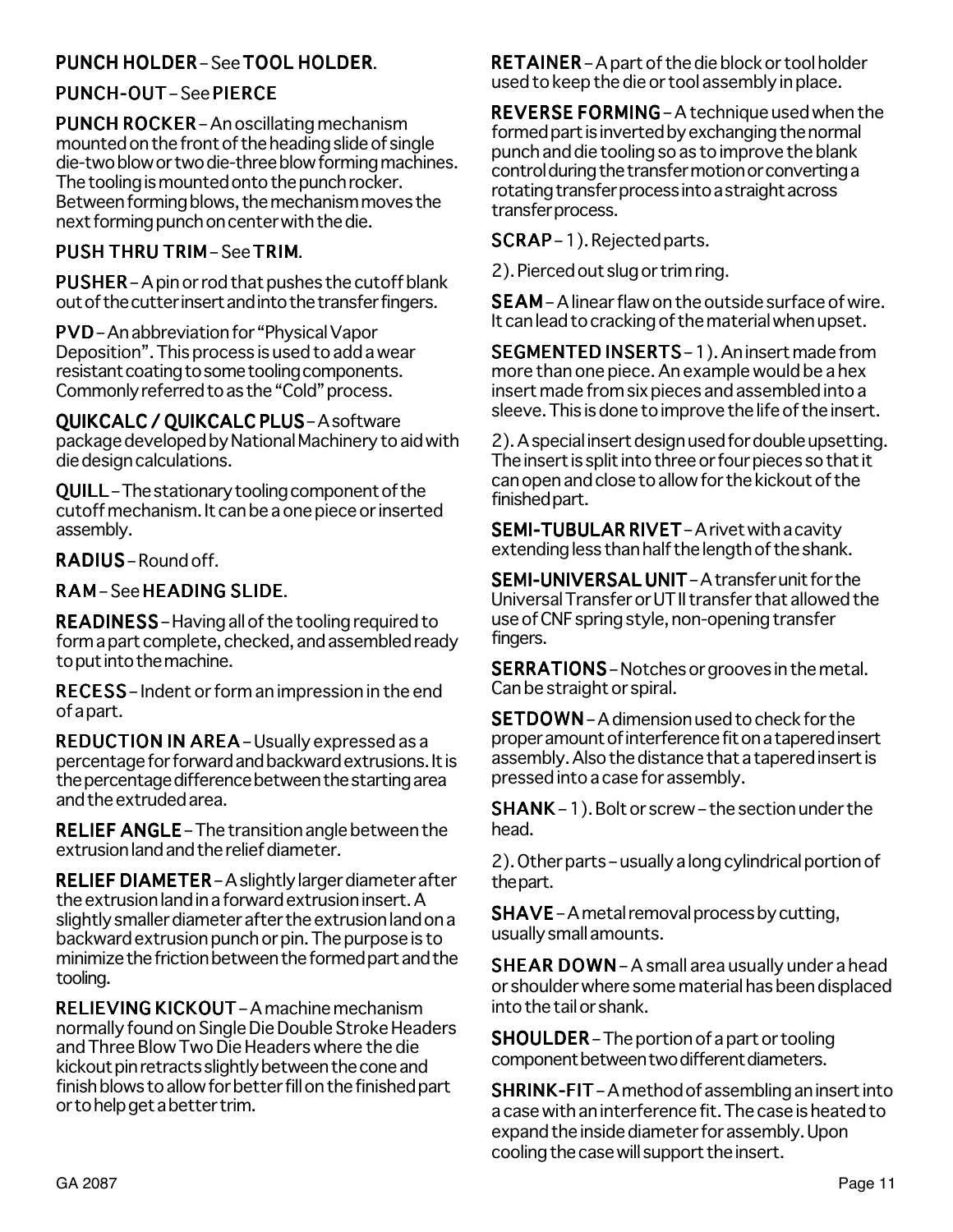$SHUT$  HEIGHT – The distance from the face of the dies to the face of the wedge at front dead center.

SINGLE POINT TKO - A tool side kickout design that uses a single intermediate rod between the TKO lever or rod in the heading slide and the tooling. Can be used to push a single pin on the centerline of the tool or to push a filler and spider pins for a kickout sleeve.

SIZE – To form to final dimensions.

 $SKINNING - A surface condition where a small$ portion of the part material has been sheared and pushed into another location.

**SKIRT** – A thin rim that is parallel to the axis of a part. Examples would be the thin radial projection on top of the hex on spark plug shells or Nylock nuts.

SLEEVE KICKOUT – A design using a thin walled sleeve to strip a hollow part off of a pin and to eject the part out of the tool/die cavity. The sleeve is usually kicked with 3 or 4 spider pins.

SLIDING DIE / TOOL – A tool design allowing the tool or die case assembly to move axially. Used for the backward extrusion of a hole into a part, piercing, or the upsetting of a preform shape.

SLUG – 1). The small amount of material pierced from a hole.

2). A blank as prepared for forming.

**SLUG DISCHARGE** – Machine and tooling designs to allow for the removal of the pierced slug from either the tool or die and into the scrap discharge chutes of the machine.

SNAP DOWN - A term used to describe the movement of transfer fingers closing on a larger diameter and then moving to a smaller diameter during the part kickout motion.

SPARK PLUG BOLSTER - A special tool holder located on the heading slide and used for the forming of the thin skirt above the hex on a spark plug shell. It contains two pairs of springs, each pair connected with an oval tangent pin. The two tangent pins then transfer the combined spring load to the sliding tool.

SPC – An abbreviation for "Statistical Process Control". Used to judge the repeatability and consistency of a process.

SPIDER PINS – Either three or four pins working as a group between the kickout rod or filler and a kickout sleeve to remove the formed part from the tool or die.

 $SQUARE - 1)$ . Square up: A forming operation to make the ends of the cutoff blank more perpendicular to the sides.

2). Square the shoulder: To reduce the radius and further sharpen the corner.

 $STAMP$  – To make a mark into the metal (as to stamp a trade mark or code on screw heads).

# STEM –See SHANK

STOCK GAGE TIP – An adjustable stop at the cutoff station that controls the length of the sheared blank. Used on machines with rotating feed rolls that feed in the wire.

STRAIGHT ACROSS TRANSFER-A transfer with cam controlled opening and closing fingers that moves the parts in a straight line between forming stations. Typically used for long shank type products.

STRAIGHT INSERT - An insert design where the outside diameter of the insert is parallel to the axis of the insert. In some cases there can be a very slight taper towards the rear of the insert to aid in the assembly of the insert into the case.

STRAIGHTENER ROLLS - A tooling component in the wire line of a machine equipped with a wire straightener. They are either grooved for a specific wire diameter and must be changed when the incoming wire diameter changes or they can have a "V" groove to cover a range of incoming wire diameters.

STRIPPER AT FACE OF DIE - A machine mechanism used to remove thin walled backward extruded parts from the extrusion pin when a kickout sleeve is not practical. The "U" shaped stripper tip moves between the part at the end of the die kickout stroke and the face of the die. A large spring on the die kickout pin then pulls the extrusion pin out of the part before the transfer starts to move.

**STRIPPER BAR** – A tooling component the ties the two intermediate kickout pin together for a two-point TKO tool design. The TKO rod pushes against the bar to move the intermediate pins.

**STRIPPER INSERT** – A tooling component pressed into the stripper plate for a two-point TKO tool design. This insert varies to suit removing hollow parts from the forming punch.

**STRIPPER PLATE** – A tooling component for a twopoint TKO design. It is on the front of the tool and fastened to two spring loaded pins. The springs pull the stripper plate back to its starting position after the TKO stroke is finished.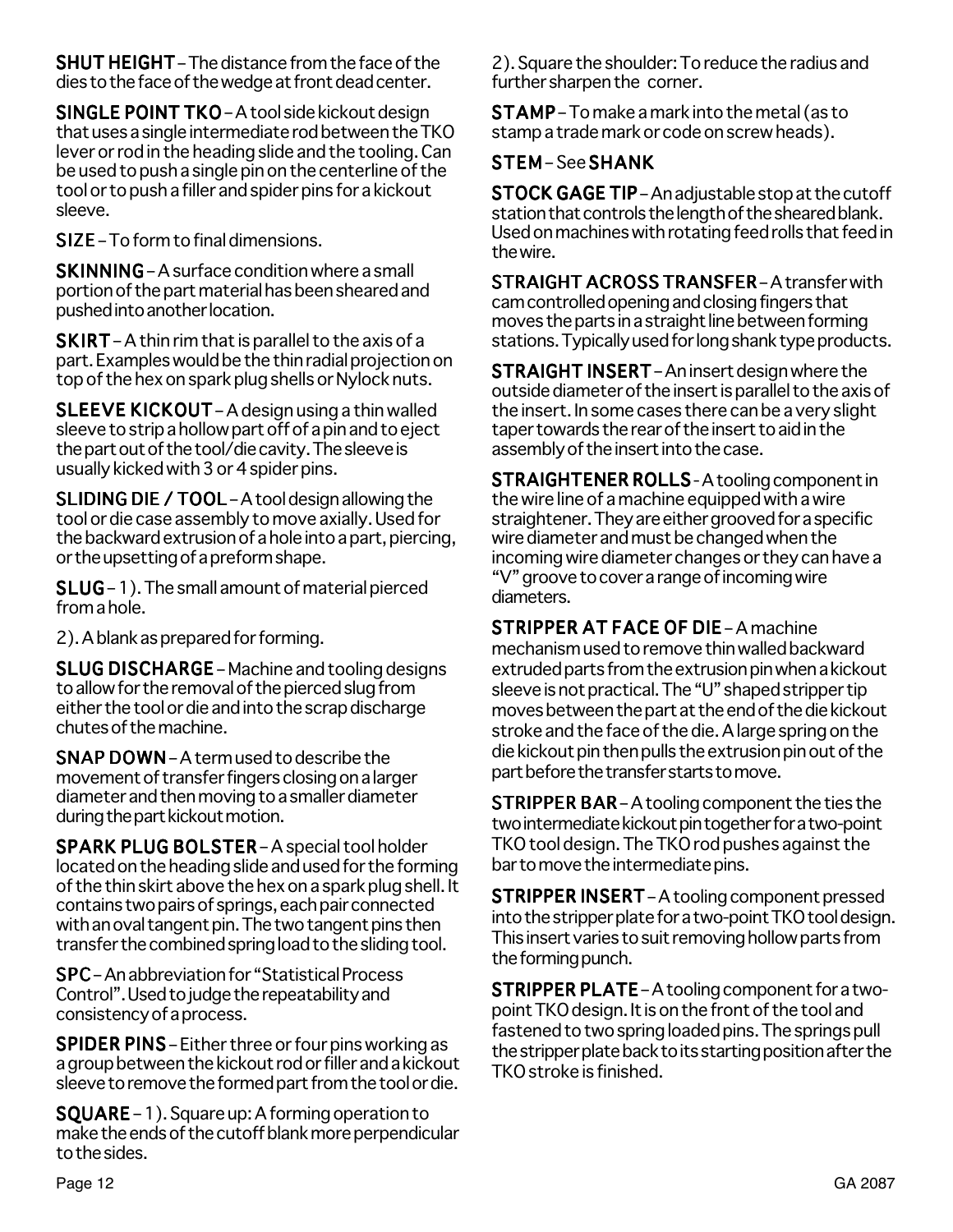**SUCK IN** – A depression in the end of a solid part or around the hole of a hollow part resulting from the material flow and friction during the extrusion process.

**SUPPORTED KICKOUT** – This is a special kickout pin design that gives additional support to the kickout pin during the kickout stroke. The design is used whenever the unsupported length of the kickout pin exceeds 10 to 12 diameters.

TANGENT PIN – A pin intersecting the periphery of the tool or die bore normal to the axis of the bore and used to hold in a sliding tool or die or to maintain radial orientation of the tool or die.

**TAPERED INSERT** - An insert design where the outside diameter of the insert is not parallel to the axis of the insert but is tapered towards the front of the insert.

**THREADS** – 1). Pitch Diameter – Generally used as the thread rolling diameter for machine screw threads.

2). Major Diameter – The outside diameter of the threads.

3). Minor Diameter – The smallest diameter or "root" diameter of the thread.

THREAD ROLLING – A method of forming external threads on a blank by squeezing the part between two forming dies. In flat die forming, one of the dies is stationary and fastened to the bed of the machine. The other die is mounted to a reciprocating slide.

THREADED FILLER - A special filler screwed into the back of a tapered insert design case. This filler is used to keep the tapered inserts in position with axial pressure.

**TIMED AIR** - Special machining to allow for the introduction of timed compressed air directly into the tool or die. Used to blow a pierced slug off of a piercing punch.

**TIMED HOLD** – The first portion of the TKO motion in the heading slide. During this part of the stroke, the dimension from the face of the die to the face of the TKO lever or rod stays the same. The majority of the formed part should be removed from the tool during this part of the stroke.

TIR or T.I.R. - An abbreviation for "Total Indicator Reading". This is used to indicate the amount of runout between formed surfaces.

 $TKO$  or  $T.K.O.$  – An abbreviation for "Timed Kickout". This is the part ejection mechanism on the machine heading slide. It is used to remove parts from the tools after forming.

 $TOOL - A$  general term used to describe a heading tool or punch carried on the heading slide as compared to a stationary die. Often "Tooling" refers to a complete die set.

TOOL CAP – This is a removable portion of the tool holder on the FORMAX and FORMAX PLUS machines. It allows for the quick changing from one style of tool holder to another and still maintaining the centering of that tool holder.

TOOL HOLDER - This is the machine part fastened to the face of the heading slide that holds the moving tooling components.

TOOLPAK – The punch side assembly of the Formapak on FORMAX & FORMAX Plus machines. It includes the tool holders and wedges.

TOOL SLIDE - The linear distance a sliding tool must move to allow for the backward extrusion of a hole, piercing, or the upsetting of a preform.

TOTAL HOLD – This is the addition of the timed hold and untimed hold movements during the TKO stroke. The tooling needs to be designed to accommodate the total hold value selected.

TRANSFER ASSIST – A machine mechanism that is mounted below the die block. It raises and lowers a support tip that keeps the formed part from falling during the kickout stroke until the transfer fingers can grip the part. Primarily used with straight across transfers and formed parts that had multiple steps or tapers on the outside diameter.

TRANSFER CORRIDOR – The theoretical space that the transfer fingers move through from station to station. It is important that any tooling items do not infringe on the corridor during the transfer movement.

**TRAP** – A condition where an incoming blank or tooling item forms an enclosed cavity that does not allow the escape of oil or air from that cavity.

TRAPPED EXTRUSION - This refers to a forward extrusion where the incoming blank is totally enclosed inside the tooling before the extrusion takes place.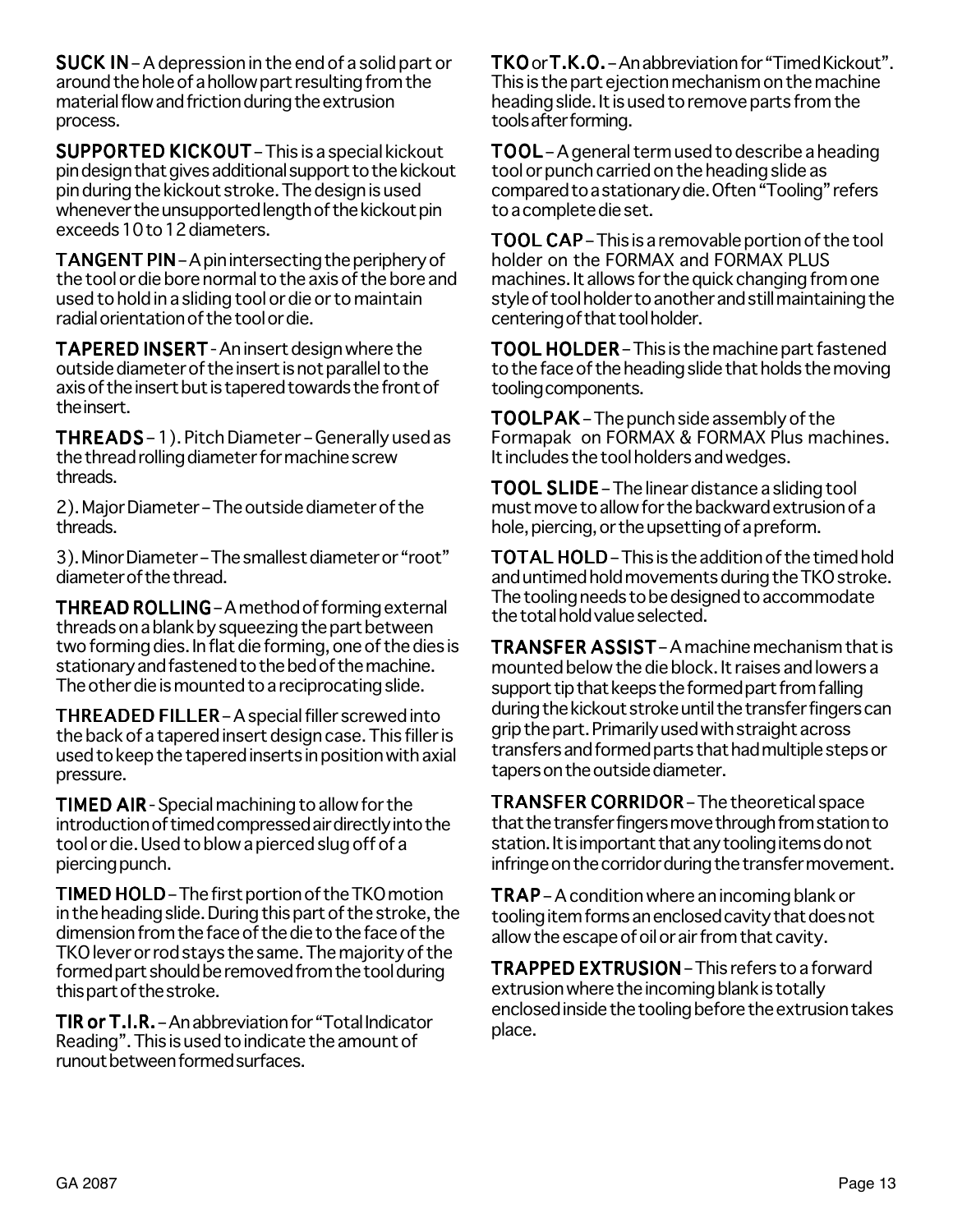$TRIM - A metal$  removal process where the excess metal is sheared from the outside surface of the part. (Example: to trim the hex shape on a bolt blank).

1). BOLTMAKER (pinch) TRIM – The metal is sheared from the outside of a button upset and formed into a trim chip between the trim punch and die. A machine mechanism provides a bump kick through the die kickout pin to shear off the trim chip.

 $2)$ . HEX FLANGE BOLT (crush) TRIM-The metal is sheared from the outside of a preform upset and formed into the flange. The outside of the flange is trimmed in a subsequent BOLTMAKER TRIM operation. 3). PUSH THRU TRIM - The formed blank is pushed through a die insert and the outside surface is trimmed from the part. No trim kick mechanism is required.

# TRIM CHIP-See SCRAP.

**TRIM DIE** – The tooling component that shears the metal during the trim operation.

TRIM KICK – A positive mechanical die kick motion at or slightly after front dead center to and used to shear off the trim kick.

TRIM PAK – A special Toolpak for FORMAX & FORMAX Plus machines with a special trim discharge wedge in the last station that discharges the trimmed parts under the heading slide.

**TRIM PUNCH** – The stationary component of the trim tooling typically mounted in the die block.

**TRIM TUBE** – The tube in the heading slide on traditional machines that guides the trimmed parts from the heading slide to the pointer.

TWO POINT TKO - A tool side kickout design that uses two intermediate rods connected by a bar. These are located between the TKO lever or rod in the heading slide and two spring loaded pins in the tooling. The pins are mounted on the vertical centerline of the tool bore and are attached to a plate. This design allows for the plate to be pulled back after the TKO stroke to get more die lubricant on the punch. This design also allows for shorter forming punches.

TUBE UPSET - The forming of a hollow upset from a hollow preform.

UNDERFILL – A portion of the formed part which has insufficient metal to give it the full shape of the tooling impression or cavity.

UNDERSLUNG FINGERS - Special transfer fingers that are used when the fingers must snap down from a larger diameter to a smaller diameter during the die kickout motion. They give added control to the part during the snap down process.

UNIT PRESSURE – Load divided by area.

UNIVERSAL TRANSFER - A transfer design that combined features from the straight across transfer and the CNF transfer. The fingers units could be setup to take parts straight across between stations or to rotate the part 180 degrees between stations with fingers that did not open. The units could also be changed to have cam opened and closed fingers that could also transfer parts straight across or rotate them between forming stations.

**UNSUPPORTED STOCK - The length of material** during an upsetting operation not controlled by the tooling. Usually expressed by "number of diameters" (length ¸ diameter).

**UNTIMED HOLD** - The second portion of the TKO motion in the heading slide. During this part of the stroke, the dimension from the face of the die to the face of the TKO lever or rod starts to increase meaning that the lever or rod is starting to move away from the face of the die. However, that movement is less than the movement of the heading slide during the same time. Consequentially, the kickout parts inside the tooling see more kickout stroke.

 $UPSET$  – When metal is reduced in height and the starting diameter is increased. A process typically used to form a head on a part. The upset material may be in the open between the tooling components or it may be totally enclosed within the tooling at the end of the forming stroke.

UPSET RATIO – The ratio of the finished height of the upset versus the finished outside diameter of the upset. It is used to help determine the load required to do the upset.

VAPOR BLAST - A manufacturing technique that will apply a fine texture to a hardened piece of steel.

**VENT** – A small hole or groove(s) in the tooling providing for the escape of air and oil from a tooling cavity.

WARM FORMING – A special metal forming process where the incoming wire or re-fed blank is heated to an elevated temperature to reduce the forming load and increase ductility.

 $WASTE$  – The metal used in excess of that required for the finish part.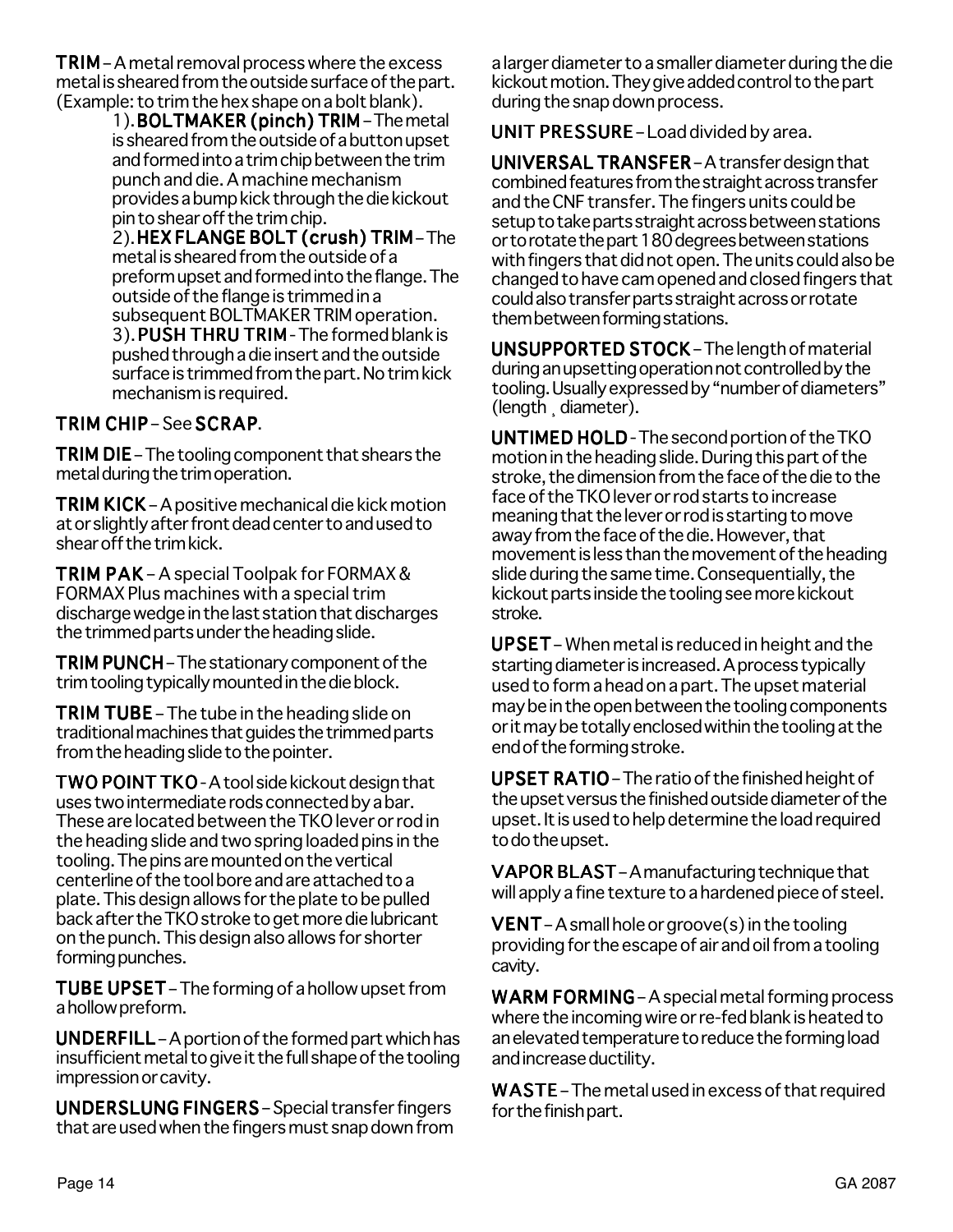WATERFALL PUNCH - A special design backward extrusion punch with a partial spherical nose shape and no extrusion land.

WEDGE – An adjustable machine part mounted on the heading slide behind the tooling. Wedge adjustment moves the tooling closer or farther away from the face of die at front dead center. Used to control the length dimensions of the formed parts.

WHISTLE NOTCH – An angle machined cut in the side of a tool or die case that accepts the hold down screw from the tool holder or die block.

# WIRE:

ALUMINUM KILLED – The most uniform commercial quality wire having a consistent structure throughout the entire cross-section.

ANNEALED - Produces improved ductility to a lesser degree than spheroidizing.

BRIGHT STEEL – A wire with a very thin lime coating only. Suitable for heading and threading but not extruding.

COLD EXTRUSION COATING - A coating that must be suitable for at least two extrusion operations.

COLD EXTRUSION QUALITY – Exceptionally ductile wire with surface defects kept to a minimum.

COLD HEADING QUALITY - Wire satisfactory for the forming of trimmed hex head or square head bolts.

# DOUBLE EXTRUSION COATING - See COLD **EXTRUSION COATING.**

DOUBLE X COATING – See COLD **EXTRUSION COATING.** 

FINE GRAIN - The result of Aluminum Killing.

LIME COATED – This is a "dipped" coating not normally suitable for extruding without applying a lubricant by wire drawing. Lime is the lubricant carrier but can be used in some applications (nuts) where extrusion is not required.

PHOSPHATE COATED - A surface coating to lubricate the wire surface. It has high pressure resistance.

RECESSED HEAD QUALITY - Wire to be used for the forming of high strength socket head screws, recessed head screws, and similar parts.

**RIMMED** – A wire with an outer rim that is low in carbon and manganese with a core of higher carbon and manganese content. This produces a very ductile rim. Widely used in heading of low carbon fasteners.

# SPHEROIDIZE-ANNEAL-IN-PROCESS-A heat

treating operation between two drawing operations to produce a high quality wire with maximum ductility.

#### **ZINC PHOSPHATE COATED-See** PHOSPHATE COATED.

WIRE DRAWER – A device in the wire line of the machine before the feed rolls/grips. It reduces the diameter of the incoming wire. It can be either an inline wire drawer powered by the cold forming machine or a stand alone capstan type with it's own drive mechanism. This allows the use of larger toleranced hot rolled rod which can be draw to specific diameters.

WIRE STRAIGHTENER – A device with multiple staggered opposing rolls used to remove the bends and kinks from the incoming wire.

WORK HARDENING – Strength increase resulting from the permanent plastic deformation of a metal at a temperature below its recrystallization point, low enough to produce strain hardening.

WORK STROKE – The distance that the heading slide moves to perform a specific forming operation.

ZERO CLEARANCE – A machine feature on FORMAX and FORMAX PLUS machines that removes the heading slide running clearances as the parts are formed.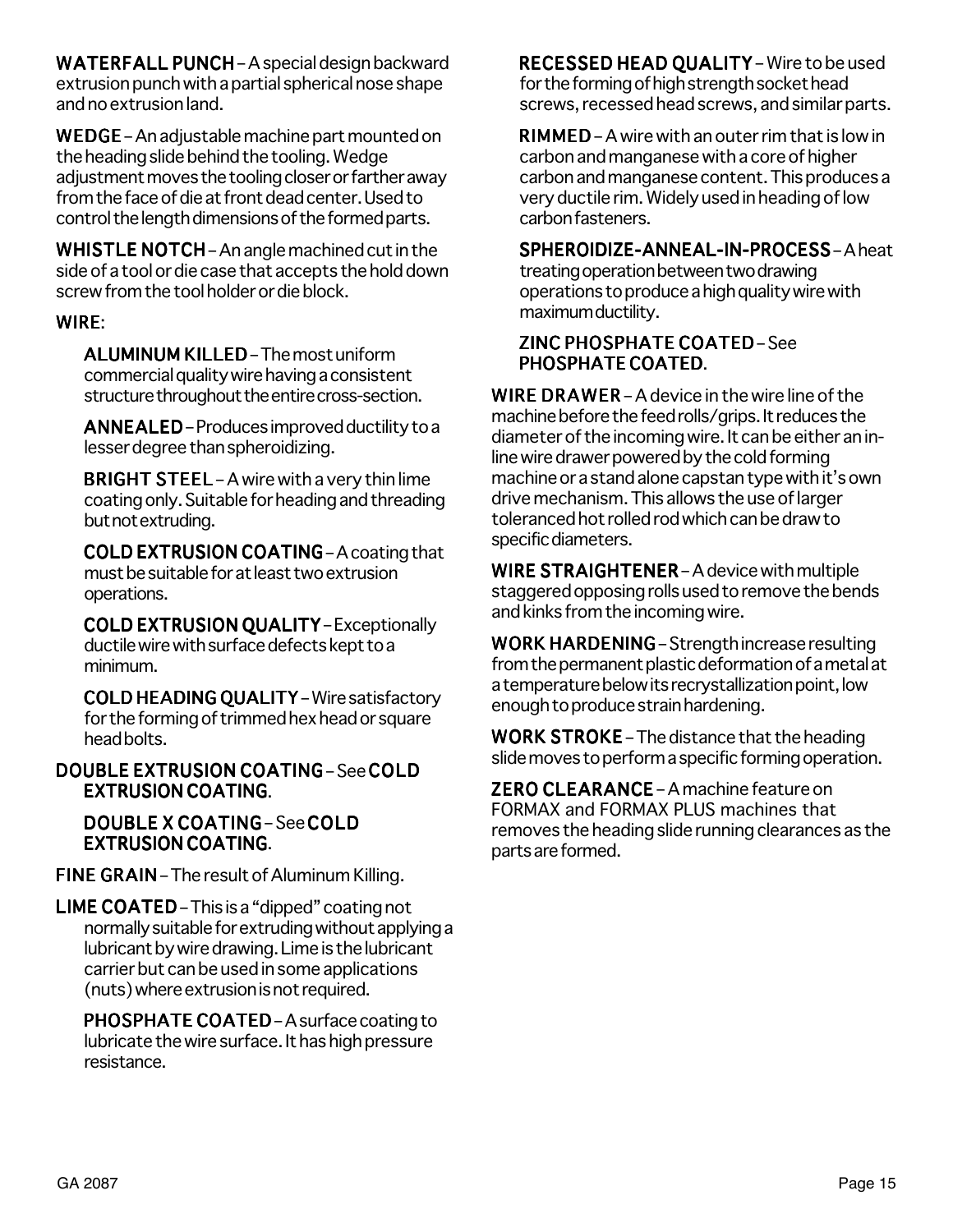# ABBREVIATIONS / ACRONYMS

3B-2D – 3B-2D Three Blow Two Die Header  $AB -$ Alternate Blow AFDC – After Front Dead Center AIP – Anneal in Process BDC –Back Dead Center BFDC –Before Front Dead Center **BH** – Ball Header **BM-Boltmaker** CBH – Cold Ball Header CC – Controlled Closing CF – Cold Fomer C H – Cold Header CNF – Cold Nut Former CO-Cutoff COAP –Changer Over Assistance Package CVD –Chemical Vapor Deposition DSOD – Double Stroke Open Die Header DSSD –Double Stroke Solid Die Header DSRH –Double Stroke Roller Header EDM – Electrode Discharge Machining EDM  $EOK$  – End of Kick E P – Extreme Pressure FC - Forming Center FDC – Front Dead Center **FEA** – Finite Element Analysis FEM – Finite Element Method  $FOD - Face of Dies$ Ft-Lbs-Foot Pounds  $FX - FORMAX$ FXH – FORMAX Header **FXP- FORMAX Plus** FXPT –FORMAX Plus Threader **FXR** – FORMAX Rivet Header **FXT** – FORMAX Threader G – Grind (Finish) G GD&T –Geometric Dimensioning & Tolerancing HSS-High Speed Steel HT-Heat Treat **ID** – Inside Diameter

IFO - Individual Finger Opening HP-Horsepower HS CBH - High Speed Cold Ball Header HS DSRH-High Speed Double Stroke Roller Header HS DSSD-High Speed Double Stroke Solid Die Header HS TRH – High Speed Tubular Rivet Header J - Joule J KO-Kickout  $Ksi - 1000$  pounds per square inch **KW-Kilowatt**  $L/D$  – Length divided by diameter ratio LS TRH-Long Stroke Tubular Rivet Header MF-Microformer **MPM** – Micro Position Monitor MT-Metric Ton N-Newton  $NF - N$ ut Former OD-Outside Diameter PD-Pitch Diameter PH – Progressive Header PKO – Punch Kickout PMP – Pick-Move-Place PPM - Parts per minute PSI – Pounds per Square Inch PVD – Physical Vapor Deposition QCPP – Quick Change Piercing Punch QCPP **OCT** - Ouick Change Tooling  $R -$  Radius RA - Reduction in Area RA<sub>p</sub> - Reduction in Area – Backward Extrusion  $RA<sub>r</sub>$  - Reduction in Area – Forward Extrusion RA<sub>u</sub> - Reduction in Area – Hooker Extrusion RATEX – Robot Assisted Tooling Exchange R b – Rockwell "B" Hardness R b R c – Rockwell "C" Hardness c RH – Roller Header RKO-Relieving Kickout